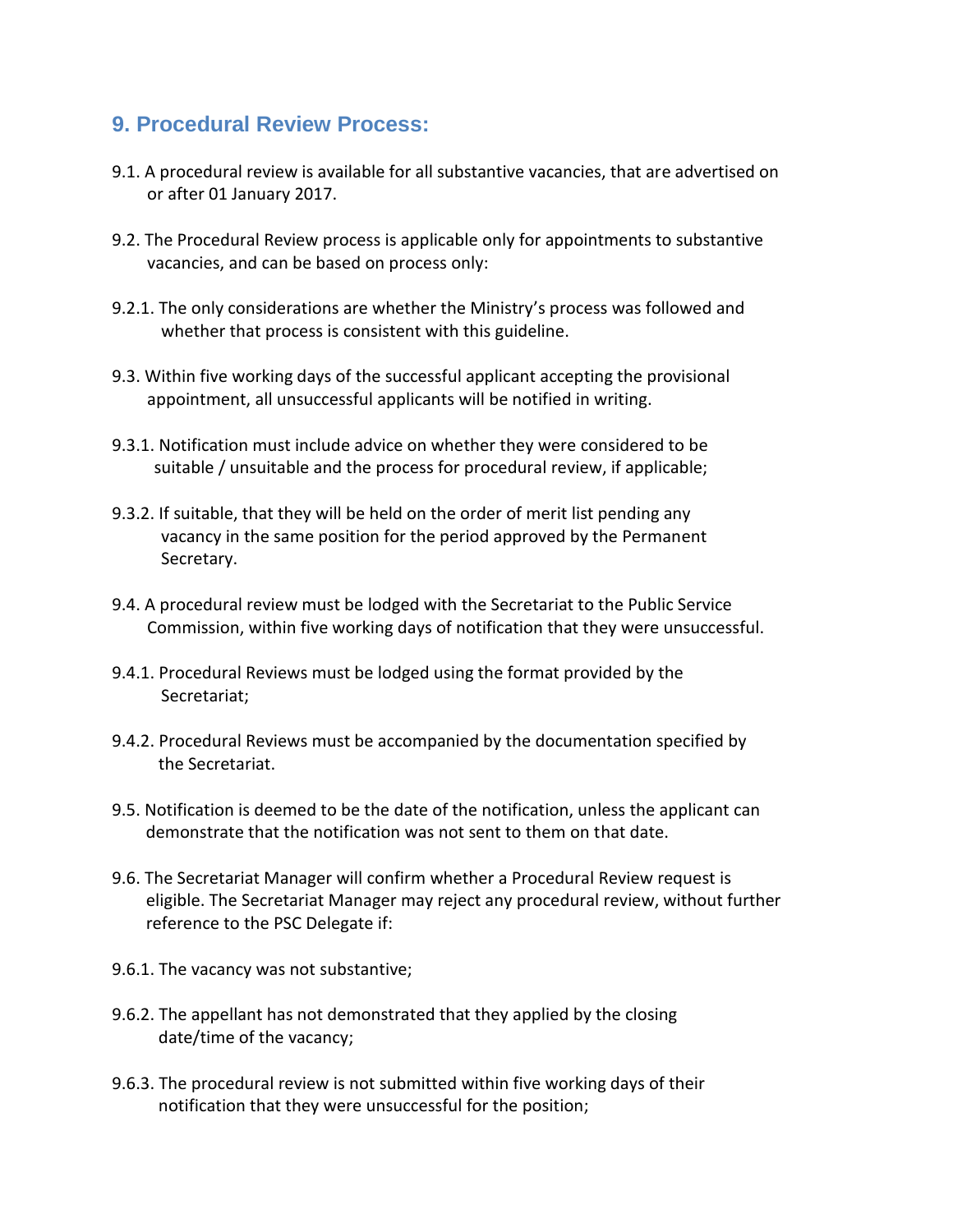- 9.6.4. The appellant was not eligible to be considered for the vacancy (where the eligibility criteria are advertised and lawful, such as under age 55 and Fijian Citizen);
- 9.6.5. The procedural review is not clearly based on process as per the advertised basis and format for procedural review;
- 9.6.6. The procedural review is in relation to a pool position and is not in accordance with the provisions for review of pool position (see S10).
- 9.7. The Secretariat Manager will advise the appellant if their procedural review is ineligible, within five working days of receipt of the procedural review.
- 9.8. The PSC Delegate will consider any eligible procedural review and make a recommendation within ten working days of receipt of the procedural review.
- 9.9. Recommended outcomes of a procedural review can be:
- 9.9.1. Appointment stands, process was in accordance with this Guideline;
- 9.9.2. Appeal upheld Ministry to review and recommence the process from where it contravened this guideline.
- 9.10. The Delegate's recommendations will be compiled into a report, for ratification by the Public Service Commission at its next meeting.
- 9.11. The appellant will be advised of the outcome of their procedural review and what further action will occur as a result.

## **10. Procedural review Provisions for Pool Positions**

- 10.1. Where a position is advertised for ongoing selections as part of a Pool process (in accordance with Section 6 of this guideline), the following additional provisions apply with regard to procedural review.
- 10.2. Applicants will be advised of the outcome of the application (whether suitable / unsuitable), within five days of the approval of the order of merit for the pool.
- 10.3. Procedural review based on process must be lodged within five days of notification of the outcome of the suitability of their application.